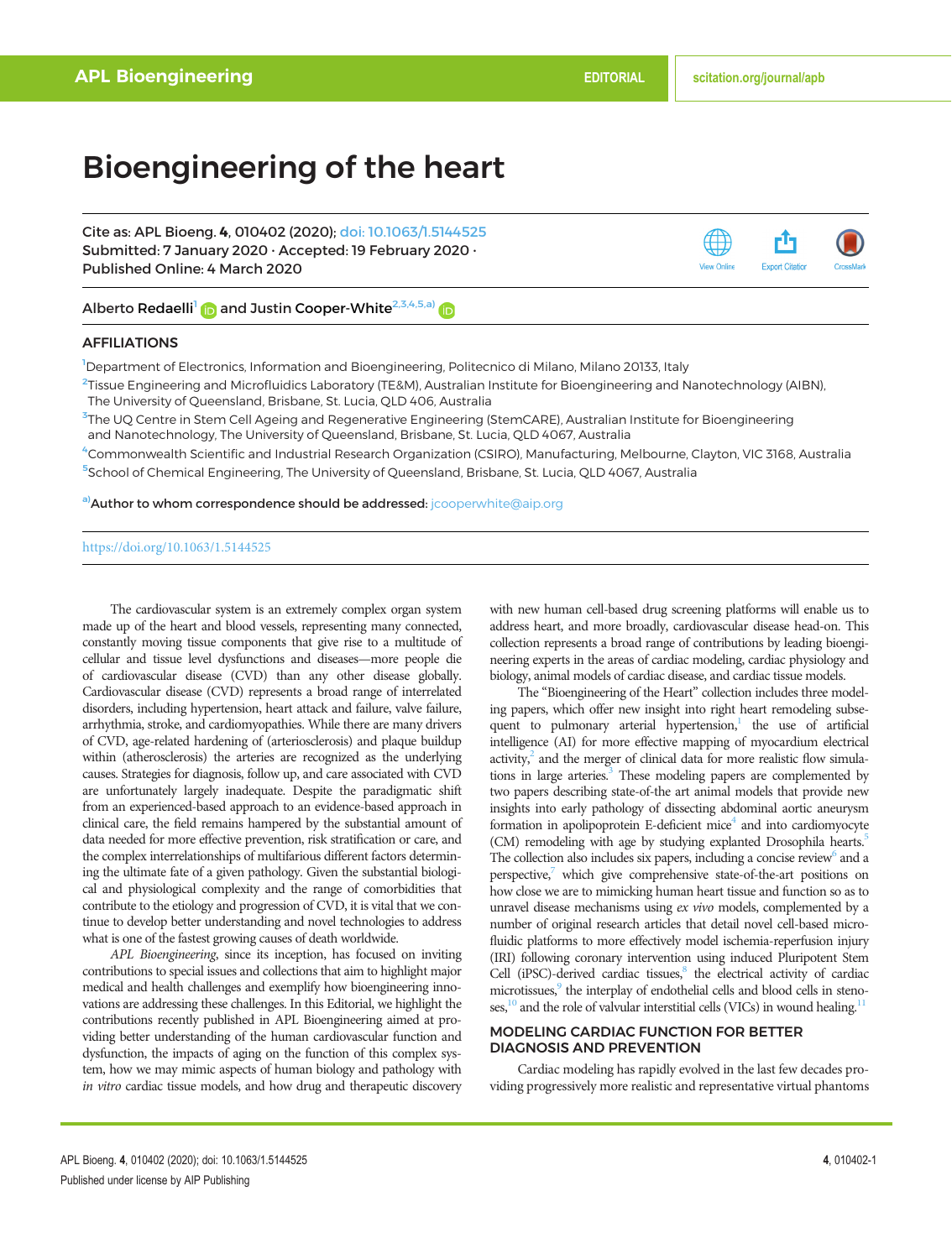to investigate heart pathologies and their corrections. We are now in the "patient specific" modeling era, where imaging is used to create realistic and customized morphological models, complemented with clinical data of physical, mechanical, chemical, and electrical cues. The objective is twofold: attain indications for the diagnosis and the therapy of the specific patient according to the personalized medicine paradigm and make available virtual patient populations for in silico trials. In this scenario, technical challenges are manifold and include the prediction of tissue remodeling, the real time accurate mappings of 4D physio-pathological quantities from direct measurements, and the realization of even more reliable and realistic models.

Avazmohammadi and colleagues $1$  present a novel structurally based constitutive model for the myocardium of the right ventricle free wall. Their objective is to investigate the transmural remodeling of right ventricular myocardium in response to pulmonary arterial hypertension. Indeed, right ventricular failure is a major cause of mortality for patients suffering from pulmonary arterial hypertension, with a mortality rate of 37.2% at 3 years post-diagnosis. Their approach allows for the separation of the tissue-level effects of the mechanical and structural adaptations of myo- and collagen fibers and the interaction between them. By studying the transmural variation in adaptations of fiber orientation distribution and recruitment, their long term goal is the investigation of the possible existence of a "no return" point along the hypertrophy and remodeling progression, beyond which the adaptive mechanisms fail to restore the wall stress value, as well as the inclusion of sophisticated and validated models of tissue remodeling in patient specific organ-level simulations for optimal diagnosis, new individualized interventions and treatment protocols for pulmonary artery hypertension.

Rajagopal and colleagues $2$  present a new model for computing electrocardiogram (ECG) mapping based on a polynomial neural network for the accurate diagnosis of various types of cardiac arrhythmias including premature ventricular contractions, ventricular tachycardia, atrial flutter, and atrial fibrillation. Although signs of arrhythmias can be detected with conventional electrocardiogram recordings, interpretation and localization of, for example, atrial fibrillation sources require significant clinical expertise. In this context, electrocardiographic imaging can provide full 3D reconstructions of heart electrical activity from non-invasive multi-lead body-surface ECG and anatomical x-ray computed tomography images. In their paper, the authors propose an algorithm able to provide enhanced spatiotemporal resolution and reconstruction accuracy with respect to current mapping methods. Their aim is to provide clinicians with a robust and reliable time-resolved 3D cardiac map of a patient prior to surgery to improve patient outcomes—by supporting the localization of dominant sources of atrial fibrillation or premature ventricle contractions, to determine whether an ablation procedure would be an effective treatment, and to monitor patients' electrophysiology conditions over time and during regular physical activity.

Pirola and colleagues $3$  investigate the reliability of current approaches for the simulation of blood flow in the ascending aorta in the case of abnormal fluid dynamics, as for a stenotic aortic valve or a mechanical valve. Despite the fact that the role of hemodynamics in vascular health is well recognized, the accurate in vivo quantification of key hemodynamic parameters such as wall shear stresses is still unfeasible—image-based computational fluid dynamics (CFD) represents the sole approach for the study of aortic hemodynamics. In this elegant paper, the authors demonstrate that imposing an unrealistic boundary condition can lead to rough approximation and unrealistic results in the whole domain. In particular, they compare the effect of three different inlet boundary conditions on the ascending aorta fluid dynamics, namely, the flat profile, a 1D through-plane velocity obtained with the phase-contrast magnetic resonance imaging technique, and the full 3D phase-contrast magnetic resonance imagingderived velocity profiles acquired at the valve outlet. Results presented by Pirola et al. clearly show that when the incorrect boundary condition is chosen, peak and mean velocities at the proximal end of the ascending aorta can be underestimated by up to 41% when the secondary flow components were neglected.

## ENGINEERING ANIMAL MODELS OF CARDIOVASCULAR DISEASE (CVD)

A proper design approach can be extremely effective in animal model studies in order to extract relevant and unique information to inform disease onset and tissue remodeling. Animal models offer a very effective path to the collection of detailed data in a limited time frame on specific diseases that are difficult to attain even from large patient cohorts and clinical studies. The results, although not directly transferrable to humans, are pivotal to unravel the underlining disease mechanisms and their progression, with the final goal to improve the disease knowledge and identify new therapeutic targets.

Phillips and colleagues<sup>[4](#page-3-0)</sup> have investigated the early pathology of dissecting abdominal aortic aneurysm formation at multiple scales in apolipoprotein E-deficient mice by continuously infusing angiotensin II. This work represents an important innovation, since a consistent fraction of patients affected by dissecting abdominal aortic aneurysms have an aneurysm diameter of less than 5 cm and hence do not meet the criteria for surgical intervention. Accordingly, understanding early abdominal aortic aneurysm formation and progression could assist the identification of high risk patients who would benefit from the treatment of smaller aneurysms. In their study, the authors have implemented a daily ultrasound screening approach to diagnose abdominal aortic aneurysm formation and aortic dissections, complemented by the collection of RNA sequencing data and gene expression analysis, together with histology and immunohistochemistry. Phillips et al. were able to evaluate extracellular matrix remodeling and inflammatory cell infiltration within 24 h from aortic dissection or at 10 days post angiotensin II infusion, providing new insight into biomechanical, microstructural, and inflammatory changes occurring in mice with and without aortic dissection.

During life, the heart remodels extensively, altering the extracellular matrix and intracellular structures that decrease elasticity and contractile compliance. Related events are the increase in the systolic pressure and afterload, left ventricular wall thickening, and impaired myocardial performance. Sessions and colleagues<sup>5</sup> investigated how cardiac Vinculin upregulation may act as a compensatory mechanism during aging, identifying a compensatory mechanism where Vinculinmediated cytoskeletal reinforcement improves force production, and myofibril resistance counterbalances age-associated increases in heart wall strain. Using a multi-model approach, the authors showed that cardiac Vinculin upregulation with age is a conserved mechanism across non-human primate, rat, and fly models, independent of cardiovascular disease. In particular, they harvested and examined beating hearts of Drosophila melanogaster—the fruit fly—to quantitatively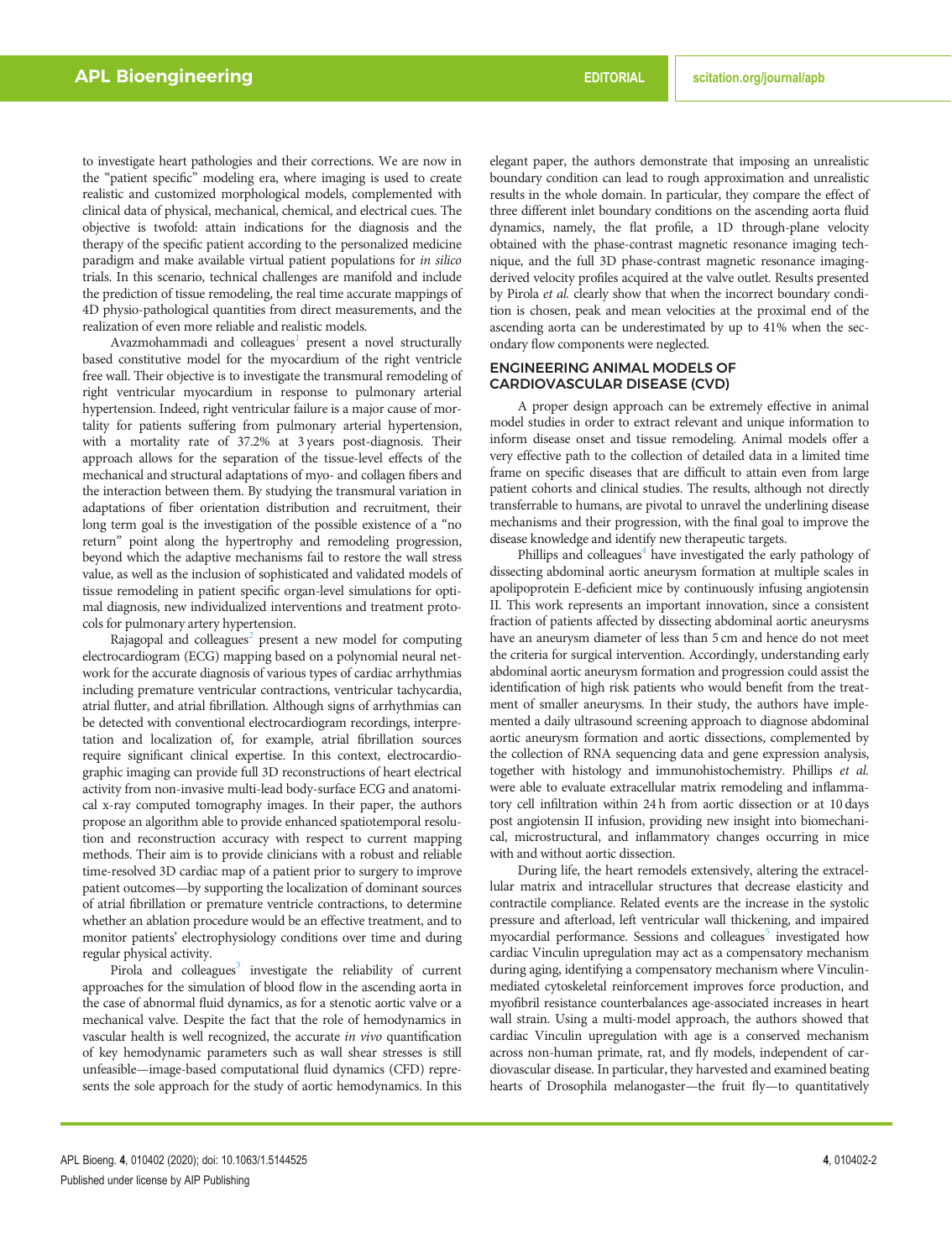describe the changes occurring in myofiber structures. They demonstrated that fly heart-specific Vinculin over-expression increases contractility, sustaining cardiac respiration with age or under conditions of mechanical stress. They also observed increased organismal fitness with age, in part due to more efficient aerobic oxidation of glucose. Overall, cytoskeletal reinforcement may serve as the underlying mechanism that allows cardiac tissue cells to resist mitochondrial stress and maintain rhythmic contraction. These findings are the first to document that cardiac-restricted cytoskeletal remodeling results in a systemic metabolic response, representing valuable new insight into cardiac aging and possible targets for future interventions.

#### BIOENGINEERED IN VITRO MODELS OF THE HEART

The selection of papers focused on in vitro engineered heart tissue models opens with a review and a perspective. In their detailed and rigorous review, Callaghan et  $al<sup>6</sup>$  $al<sup>6</sup>$  $al<sup>6</sup>$  appraise our ability to model cardiac complexity, providing an appropriate biological and regulatory framework for those bioengineers interested in contributing their expertise to many facets of cardiac bioengineering, drug toxicity, and therapeutic drug discovery, while also detailing the existing status (and limitations) of current physiological measurement modalities and techniques that can be applied by biologists to decipher their complex questions surrounding cardiomyocyte biology and physiology. They provide a state-of-the-art picture of the substantial advancements and opportunities provided by recent experimental methodologies and strategies, discussing novel single and multi-cellular models and their competence and utility, the importance of mimicking physiological states and cues (extracellular, intracellular, mechanical, and electrical), disease models and their patency, the relevance of tissue engineered constructs and their ability to model physiological status (whether healthy or diseased), and the different force measurement techniques currently afforded to the field at single- and multi-cellular and tissuelevels, and outstanding needs in this particular, critical, arena. Importantly, they highlight while the creation of new biomimetic models and improved functional assays represent significant steps toward improving our basic understanding through to translational research and are critical components of the workflow to improved pharmaceutical testing and clinical outcomes; they suggest that these are just the beginning of what may be possible, an exciting proposition for the field.

The Perspective paper by Mills and  $Hudson<sup>7</sup>$  $Hudson<sup>7</sup>$  $Hudson<sup>7</sup>$  focuses on what has been achieved and what is still to be accomplished in the area of human pluripotent stem cell-derived cardiomyocyte, hPSC-CM (and cardiac tissue), maturation. Decades of research have led to the generation of hPSC-CMs, which have been successfully used to study hypertrophy, electrophysiology, drug toxicity and discovery, and fundamental biology. However, applications are still limited and translatability is still limited, since maturity similar to that of the adult human heart has not yet been achieved and the molecular mechanisms of cardiac maturation are still unclear. The authors review the most promising strategies to drive maturation of hPSC-CMs and offer an overview of the most appropriate characterization tests and maturation biomarkers. Specific attention is given to the recent positive results that have been achieved by the introduction of multi-cellularity and mechanical loading and pacing; metabolism is also introduced as a major driver of maturation. This Perspective closes by the authors clearly illustrating the need for better methodologies to produce fully mature "adult" hPSC-CMs, which will not only contribute to deciphering the still poorly understood maturation process of the heart, but moreover, produce better in vitro models for many bioengineering and therapeutic discovery applications.

Hidalgo et  $al^8$  $al^8$  described a novel in vitro model of ischemiareperfusion injury (IRI) using induced pluripotent stem cell-derived cardiomyocytes (CMs). This study highlights previous deficiencies in our mimicry of important physiological state transitions that occur in vivo post an ischemic episode, along with the utility of using metabolically matured human iPSC-derived cardiomyocytes (taking only 8 days in their media). While all previous ischemia models remove glucose from the media during the ischemic episode, they show that, in contrast, in order for the known transient changes in the interstitial tissue microenvironment during an IRI event in vivo to be mimicked in vitro, glucose (mimicking glycogen stores in resident CMs) must be available (to avoid the onset of cardio-protective autophagy) and the pH must be lowered during the ischemic episode (to pH 6.2) to recreate local acidification. From this model, they recreate the observed in vivo, post an ischemic-reoxygenation episode, levels of CM death, in vitro (~60%). Challenging their model with screens of known pharmacological post-conditioning (PPC) drug candidates, they confirm that their observed reperfusion-induced CM cell death was substantially reduced, in-line with clinical trial outcomes. This simple but elegant human iPSC-derived in vitro model offers a new approach to study IRI and validation and screen human-specific PPC drug candidates.

Visone et al.<sup>[9](#page-3-0)</sup> described a novel and facile *in vitro* cardiac tissue model, constituting a microbioreactor in which they have combined biochemical, mechanical, and electrical stimuli, important key cardio-physiological cues driving cardiac cell fate and maturation. By providing a uniform electric field and cyclic uniaxial strains to "in-device" generated 3D cardiac microtissues, they successfully recapitulated components of the complex electro-mechanical environment of the heart. Controlled application of both a low voltage electric field and mechanical stretch (10% strain) provided substantial improvements in cardiac tissue maturity and function and confirm the utility of this novel platform and the importance of multiplexing the relevant stimuli ex vivo to mimic in vivo tissue states. The flexibility of the developed microfluidic platform to introduce any cell type (single or in combination) and soluble factors within input streams offers ease-of-exploitation to human cardiac cell types, including iPSC-derived tissues, and the screening of therapeutics on truly functional 3D cardiac microtissues.

In line with our more numerical papers in this collection, Gonzalez Rodriguez et al.<sup>[10](#page-3-0)</sup> detailed a potential therapeutic approach to another growing cardiovascular (cardiac-specific) disease, valvular heart disease, principally fibrotic aortic valve stenosis (FAVS). With an aging population, by 2050, without new treatments, valvular heart disease (VHD) is predicted (much like heart failure) to double. Valve replacement surgery is the only currently available treatment. In their contribution, Gonzalez Rodriguez et al. described a hydrogel-based 3D culture system for the controlled delivery of two of the known primary effectors of cellular transformation and fibrotic matrix deposition, FGF-2 and TGF-B, to valvular interstitial cells (VICs). Like many fibroblast populations in the heart, these cells maintain the extracellular matrix in heart valve leaflets but are also responders for wound healing in the advent of injury. This study, by using peptide-functionalized, matrix metalloproteinase (MMP)-degradable poly(ethylene glycol)